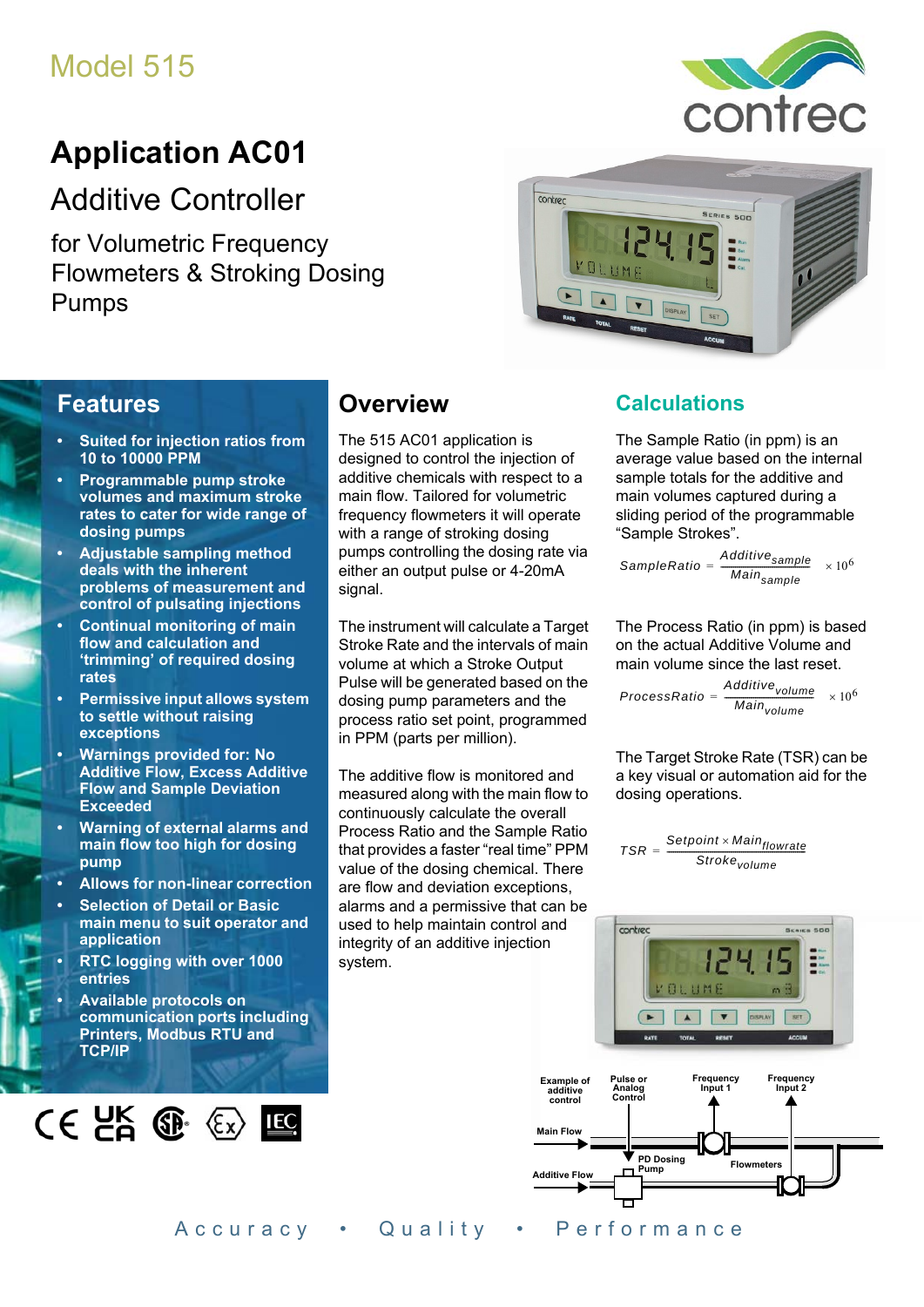## **Displayed Information**

The front panel display shows the current values of the input variables and the results of the calculations. A list of the variables for this application and their type (total or rate) is shown at the end of this document.

The instrument can be supplied with a real-time clock for data logging of over 1000 entries of the variables as displayed on the main menu.

## **Communications**

There are two communication ports available as follows:

- **•** COM-1 RS232 port
- **•** COM-2 RS485 port (optional) or Ethernet (optional)

The ports can be used for remote data reading, printouts and for uploading and downloading of the application software to the instrument.

## **Isolated Outputs**

The opto-isolated outputs can re-transmit any main menu variable. The type of output is determined by the nature of the assigned variable. Totals are output as pulses and rates are output as 4-20 mA signals. By default, output 1 has been assigned to the Stroke Count to provide a pulse signal and output 2 is assigned to the Target Stroke Rate to provide a 4-20mA output.

## **Relay Outputs**

All four alarm relays can be freely assigned. As well as assigning a particular rate variable as a high or low alarm, a relay can be assigned to the unit's exceptions/warnings to drive external sounders, beacons or other master control devices.

## **Software Configuration**

The instrument can be programmed to suit the particular application needs and the flexible I/O can be assigned as required. Program settings can be changed either via the front panel (depending on assigned access levels) or via the 500 Series Program Manager (500-PM software).

The instrument stores all set-up parameters, totals and logged data in non-volatile memory with at least 30 years retention.

#### **Terminal Designations**

|                 | <b>Terminal</b><br>Label           |                | <b>Designation</b>   | <b>Comment</b>                                     |  |  |
|-----------------|------------------------------------|----------------|----------------------|----------------------------------------------------|--|--|
| 1               | <b>FINP</b>                        | $1+$           | Frequency Input 1+   | <b>Main Line Flow</b>                              |  |  |
| 2               | <b>FINP</b>                        | $2+$           | Frequency Input 2+   | <b>Additive Line Flow</b>                          |  |  |
| 3               | $\overline{\text{SG}}$             |                | Signal ground        |                                                    |  |  |
| 15              | Vo                                 | $\ddot{}$      | 8-24 volts DC output | Overload protected                                 |  |  |
| 16 <sup>1</sup> | G                                  | $\overline{a}$ | <b>DC Ground</b>     |                                                    |  |  |
| 17 <sup>1</sup> | Vi                                 | $\ddot{}$      | DC power input       | DC power in 12-28V                                 |  |  |
| 18 <sup>1</sup> | <b>SH</b>                          | F              | Shield terminal      |                                                    |  |  |
| 19              | <b>RS485</b>                       | $\ddot{}$      | $RS485 (+)$          | Optional RS485 port may                            |  |  |
| 20              | COM-2                              | ä,             | RS485(-)             | be replaced by Ethernet                            |  |  |
| 21              | port                               | G              | RS485 ground         | port.                                              |  |  |
| 22              |                                    | $1+$           | Switch 1             | Permissive Input                                   |  |  |
| 23              |                                    | $2+$           | Switch <sub>2</sub>  | <b>External Alarm Signal</b>                       |  |  |
| 24              | LOGIC                              | $3+$           | Switch 3             | <b>Remote Reset</b>                                |  |  |
| 25              | <b>INPUTS</b>                      | 4+             | Switch 4             | CAL Switch - In field<br>access protection         |  |  |
| 26              |                                    | C-             | Signal ground        |                                                    |  |  |
| 27              | OUT <sub>1</sub>                   | $\ddot{}$      | Output ch 1 (+)      | Stroke Pulse output                                |  |  |
| 28              |                                    | $\overline{a}$ | Output ch 1 (-)      |                                                    |  |  |
| 29              | OUT <sub>2</sub>                   | $\ddot{}$      | Output $ch 2 (+)$    | <b>Target Stroke Rate</b>                          |  |  |
| 30              |                                    |                | Output ch 2 (-)      | output                                             |  |  |
| 31              |                                    |                | RC Relay Common 1-2  | Term 31 - Common 1-4<br>on legacy option card      |  |  |
| 32              |                                    | R <sub>1</sub> | Relay 1              |                                                    |  |  |
| 33              | <b>RELAYS</b>                      | R <sub>2</sub> | Relay 2              |                                                    |  |  |
| 34              |                                    | R <sub>3</sub> | Relay 3              |                                                    |  |  |
| 35              |                                    | R <sub>4</sub> | Relay 4              |                                                    |  |  |
| 36              |                                    | RC             | Relay common 3-4     | Term 36 only available on<br>new style option card |  |  |
| E               |                                    | Е              | Mains ground         |                                                    |  |  |
| N               | АC<br><b>MAINS</b>                 | N              | Mains neutral        | AC power in 100-<br>240VAC                         |  |  |
| А               |                                    | А              | Mains active         |                                                    |  |  |
|                 | RS232 COM-1 port 9-pin serial port |                |                      |                                                    |  |  |



## **Dimension Drawings**

## **Part Number**

515.XXXXXX-AC01 see **[Product Codes](#page-3-0)** to select required features

Default Application software: 515-AC01-000000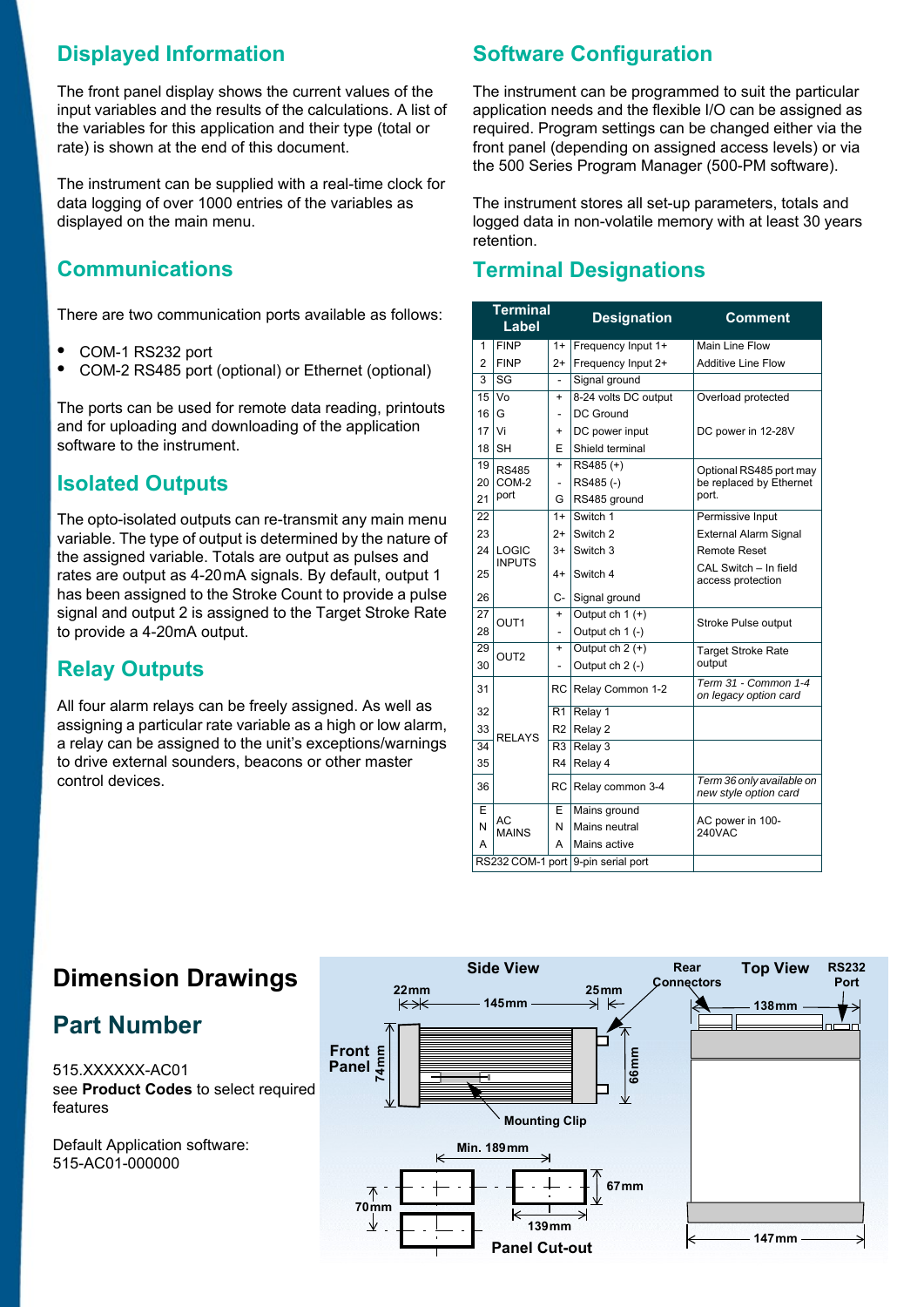## **Specifications**

#### **Operating Environment**

| <b>Temperature</b>                  | +5°C to +40°C (standard - no coating)<br>-20 °C to +60 °C (with conformal coating)<br>-30 °C to +60 °C (ExD housing with heater) |
|-------------------------------------|----------------------------------------------------------------------------------------------------------------------------------|
| <b>Humidity</b>                     | 0 to 95% non condensing (conformal coating)<br>5% to 85% non condensing (no coating)                                             |
| <b>Power Supply</b>                 | 100-240 V AC (+/-10%) 50-60 Hz (+/-10%) or<br>12-28 V DC                                                                         |
| <b>Consumption</b>                  | 10W (max) Overvoltage category II                                                                                                |
| <b>Protection</b>                   | Sealed to IP65 (Nema 4X) when panel mounted                                                                                      |
| <b>Dimensions</b><br>(panel option) | 147 mm (5.8") width<br>74 mm (2.9") height<br>170 mm (6.6") depth (behind the panel)                                             |
|                                     |                                                                                                                                  |

#### **Display**

| <b>Type</b>        | Backlit LCD with 7-digit numeric display and<br>11-character alphanumeric display |
|--------------------|-----------------------------------------------------------------------------------|
| <b>Digits</b>      | 15.5mm (0.6") high                                                                |
| <b>Characters</b>  | 6mm (0.24") high                                                                  |
| <b>LCD Backup</b>  | Last data visible for 15 min after power down                                     |
| <b>Update Rate</b> | 0.3 second                                                                        |

#### **Non-volatile Memory**

**Retention** > 30 years

**Data Stored** Setup, Totals and Logs

#### **Approvals Electrical & Interference** UKCA, CE, CSA compliance **Enclosure** Ex d Enclosure - ATEX & IECEx available for<br>hazardous area (CSA Pending). Field Mount Enclosure - UKCA, CE, CSA safe area weather proof enclosure. Other - RoHS compliant

#### **Real Time Clock (Optional)**

| Battery Type | 3 volts Lithium button cell<br>- For Issue 7 option card, type CR2450N<br>manufactured by Renata only<br>- For conformal coated 'C' version, type BR2032<br>manufactured by Panasonic only |  |
|--------------|--------------------------------------------------------------------------------------------------------------------------------------------------------------------------------------------|--|
|              | - For non-conformal coated versions, type<br>BR2032 and CR2032 manufactured by<br>Panasonic or Sony                                                                                        |  |
| Battery Life | 5 years (typical)                                                                                                                                                                          |  |

#### **Frequency Input (General)**

| Range                   | 0 to 10kHz for Pulse input type<br>0 to 5 kHz for Coil & NPS input types |
|-------------------------|--------------------------------------------------------------------------|
| Overvoltage             | 30V maximum                                                              |
| <b>Update Time</b>      | $0.3 \text{ sec}$                                                        |
| <b>Cutoff frequency</b> | Programmable                                                             |
| Configuration           | Pulse, coil or NPS input                                                 |
| <b>Non-linearity</b>    | Up to 10 correction points                                               |
| <b>Pulse</b>            |                                                                          |
| <b>Signal Type</b>      | CMOS, TTL, open collector, reed switch                                   |
| <b>Threshold</b>        | Signals switch below 1.3 & above 2 volts                                 |
|                         |                                                                          |

| <b>Coil</b> |                                  |
|-------------|----------------------------------|
| Signal Type | Turbine and sine wave            |
| Sensitivitv | 15mV minimum amplitude (typical) |
|             |                                  |

#### **NPS**

**Signal Type** NPS sensor to Namur standard

#### **Logic Inputs**

| <b>Signal Type</b>          | CMOS, TTL, open collector, reed switch                                |  |  |  |
|-----------------------------|-----------------------------------------------------------------------|--|--|--|
| Overvoltage                 | 30V maximum                                                           |  |  |  |
|                             |                                                                       |  |  |  |
| <b>Relay Output</b>         |                                                                       |  |  |  |
| No. of Outputs              | 2 relays plus 2 optional relays                                       |  |  |  |
| Voltage                     | 250 volts AC, 30 volts DC maximum<br>(solid state relays use AC only) |  |  |  |
| Current                     | 3A maximum - mechanical relays<br>1.5A maximum - solid state relays   |  |  |  |
| <b>Communication Ports</b>  |                                                                       |  |  |  |
| <b>Ports</b>                | COM-1 RS-232 port<br>COM-2 RS-485 or Ethernet port (optional)         |  |  |  |
| <b>Baud Rate</b>            | 2400 to 19200 baud                                                    |  |  |  |
| Parity                      | Odd, even or none                                                     |  |  |  |
| <b>Stop Bits</b>            | 1 or 2                                                                |  |  |  |
| <b>Data Bits</b>            | 8                                                                     |  |  |  |
| <b>Protocols</b>            | ASCII, Modbus RTU, Modbus TCP/IP (Ethernet<br>Port), Printer          |  |  |  |
| <b>Transducer Supply</b>    |                                                                       |  |  |  |
| Voltage                     | 8 to 24 volts DC, programmable                                        |  |  |  |
| Current                     | 70mA @ 24V, 120mA @ 12V maximum                                       |  |  |  |
| <b>Protection</b>           | Power limited output                                                  |  |  |  |
| <b>Isolated Output</b>      |                                                                       |  |  |  |
| No. of Outputs              | 2 configurable outputs                                                |  |  |  |
| Configuration               | Pulse/Digital or 4-20mA output                                        |  |  |  |
| <b>Pulse/Digital Output</b> |                                                                       |  |  |  |
| <b>Signal Type</b>          | Open collector                                                        |  |  |  |
| <b>Switching</b>            | 200mA. 30 volts DC maximum                                            |  |  |  |
| Saturation                  | 0.8 volts maximum                                                     |  |  |  |
| <b>Pulse Width</b>          | Programmable: 10, 20, 50, 100, 200 or 500ms                           |  |  |  |
|                             |                                                                       |  |  |  |
| 4-20 mA Output              |                                                                       |  |  |  |
| <b>Supply</b>               | 9 to 30 volts DC external                                             |  |  |  |
| <b>Resolution</b>           | 0.05% full scale                                                      |  |  |  |

*Important: Specifications are subject to change without notice.*